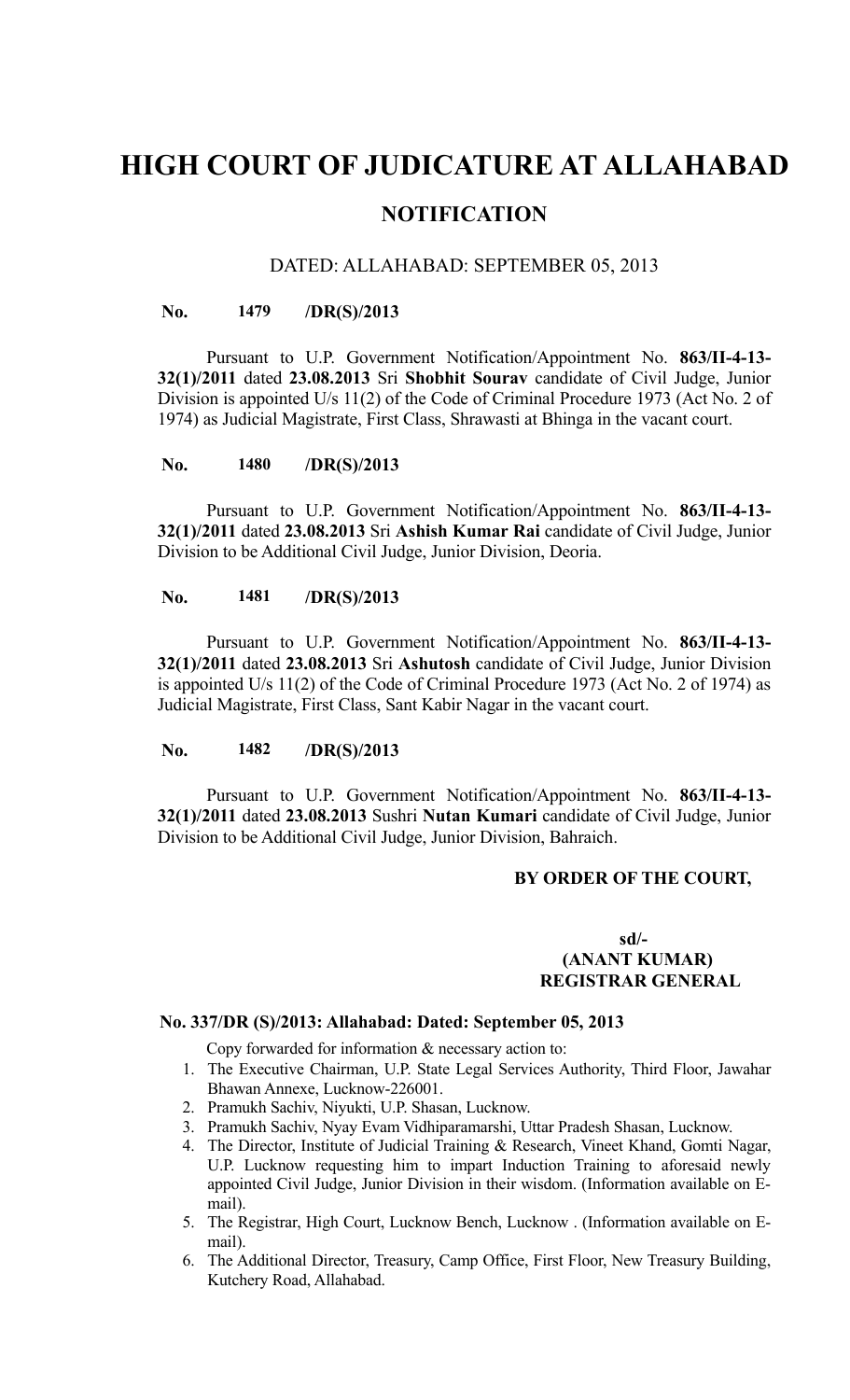7. The District & Sessions Judges, Bahraich, Deoria, Sant Kabir Nagar and Shrawasti at Bhinga along with photocopy of U.P. Government Appointment/Notification No. 863/ II-4-13-32(1)/2011 dated 23.08.2013 (Information available on E-mail).

> The above mentioned District & Sessions Judges subordinate to the High Court of Judicature at Allahabad are directed that to permit the newly appointed candidates Civil Judge, Junior Division, to take over charge on the post.

> The certificate of taking over charge by the candidate Civil Judge Junior Division be sent to the Deputy Registrar (Services), High Court, Allahabad.

> The above mentioned District & Sessions Judges subordinate to the High Court of Judicature at Allahabad are directed to make arrangement for field training in the judgeship for newly recruited/ appointed candidates of Civil Judge, Junior Division as per instruction contained in letter No. 416/A.R.(S)/3-A/2009 dated 03.09.2009.

> It is to add that local arrangement shall be made by you in pursuance of Court's Circular Letter No.27/D.R.(S)/2000 dated 21.6.2000.

8.

- a) Sri Shobhit Sourav S/o Sri Narad Pandey newly selected candidate Civil Judge, Junior Division
- b) Sri Ashish Kumar Rai S/o Sri Santosh Kumar Rai newly selected candidate Civil Judge, Junior Division
- c) Sri Ashutosh S/o Sri Udhav Ram newly selected candidate Civil Judge, Junior Division
- d) Sushri Nutan Kumari D/o Sri Manohar Lal Verma newly selected candidate Civil Judge, Junior Division

**Above mentioned appointed candidates Civil Judge, Junior Division will proceed to take over charge of their places of posting immediately.**

**Newly appointed candidates Civil Judge, Junior Division should note that their appointment to the post of Civil Judge, Junior Division in U.P. Nyayik Sewa is purely temporary and until they are absorbed and appointed as permanent Civil Judge, Junior Division. They shall be subjected to general conditions of services applicable to temporary Government servant contained in Government Notification No. 20/I/74- Niyukti-3, dated June 11, 1975 and also under the condition laid down in U.P. Government Notification/Appointment No. 863/II-4-13-32(1)/2011 dated 23.08 .2013.**

- 9. The Publication Secretary, U.P. Judicial Services Association Office, A-1, River Bank Judges Colony, Lucknow.
- 10. The Registrar (Confidential), High Court, Allahabad.
- 11. The Officer on Special Duty (Litigation), High Court, Allahabad
- 12. The Officer on Special Duty (Computer)/ In charge Computer Centre, High Court, Allahabad.
- 13. The Deputy Registrar (Budget), High Court, Allahabad.
- 14. The Section Officer (Admin.A-3) Section, High Court, Allahabad.
- 15. The Section Officer (Admin. H) Section, High Court, Allahabad
- 16. The Director, Printing & Stationary, U.P. Allahabad for publication of the notification